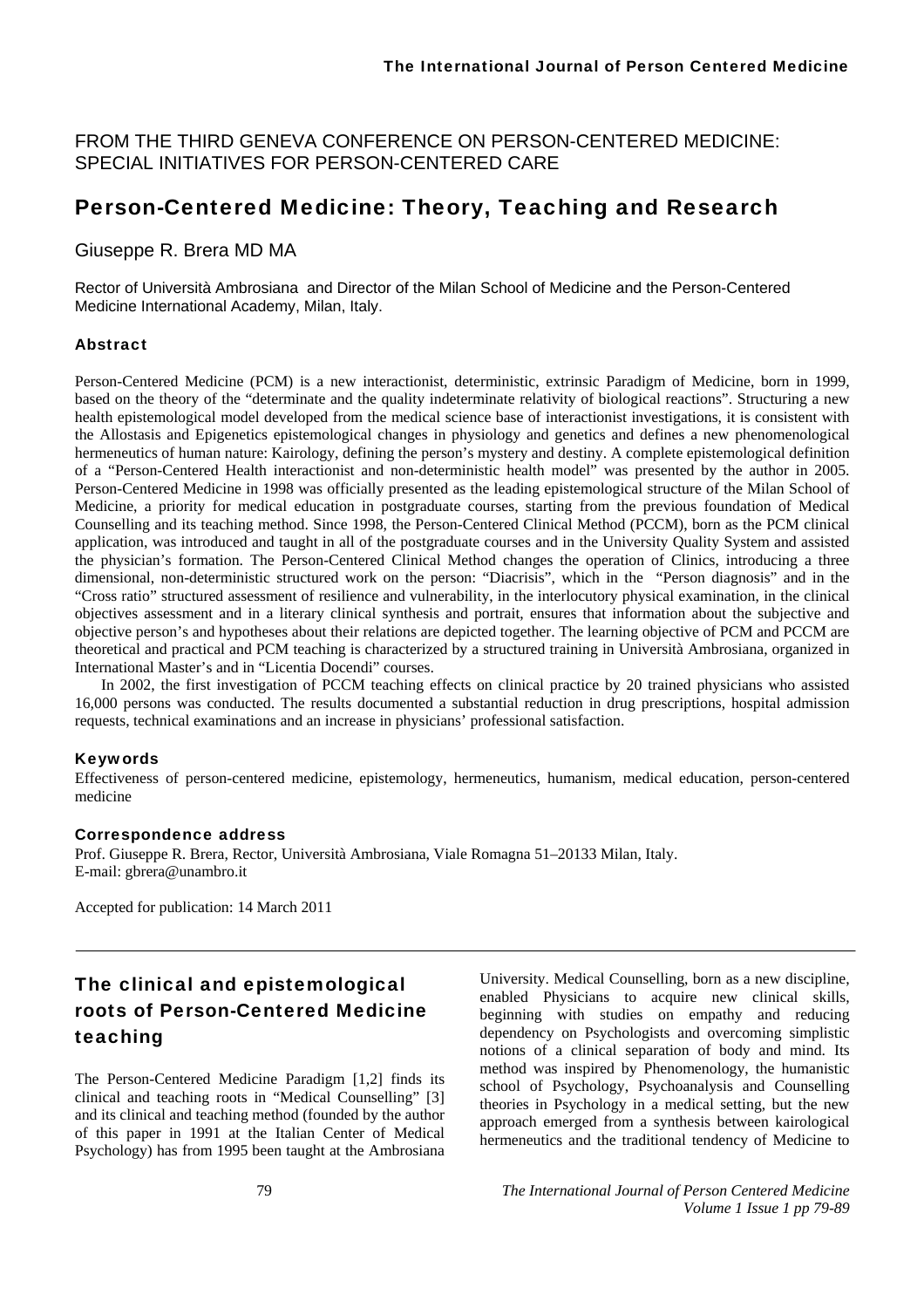find in clinics and in human nature an objective reality, based on empirical and experimental structures. Medicine typically searches for objective truth at ethical and epistemological levels and appears to be only complementary to the dominant and relativistic subjectivism of psychology in the clinic. Medical Counselling partially realized in clinical practice the Humanistic-Existential approach as a new paradigm in medical science, which was depicted in 1992 [4] in opposition to the imperialistic and reductionist approach focussed on the biological basis of Medicine, which reduced the realm of health to the level of biological variables [5], with inadequate attention given to evolving disciplines such as Psychoneuroimmunology [6] and Psycho physiology. Thus, a radical and structural epistemological change in Medical Science as had been postulated by George Liebmann Engel [7] appeared increasingly urgent involving much more than a simple enrichment of clinical method with optional "communication skills". The first Course in Medical Counselling, delivered in 1991, focussed on clinics with adolescents and was a great educational success using a structured educational teaching theory well accepted by generalists, pediatricians, adolescentologists and hospital physicians. Its objective was to help physicians acquire skills in empathy and in overcoming natural diagnosis anxiety in situations where emergency biological problems were absent and to help them learn to work on the person's resources to be able to assess his problems. Physicians learn to cope also with the person's ethical demands, in and out of the clinic, and not to try to escape from delegating these to, for example, psychologists or to neglect the Hippocratic Oath principles as they relate to the person. Interlocutory and relational and interpersonal skills are taught and during the third year, the "Kairos program" introduced a structured and very successful program, inspired by "Kairology" to develop affective, cognitive and creative resources. The counselling was called "Kairological", referring, as it does, and as described by Brera [8-10], to Kairology Theory. According to this theory, the phenomenology of human nature hides a mysterious question of truth, love and beauty, calling for a right choice among a world of possibilities, true or false, which constitute the human experience and a second mystery for their unpredictability. Human nature is naturally oriented to a noble destiny and to "pathos" to give objective answers to the fundamental questions of existence which involve considerations of "truth", "love" and "beauty" and to the choice between true or false possibilities in the realization of liberty and dignity and individuality. These mysterious and natural questions which belong to human dignity are pondered from adolescence [11] through a hypothetico-deductive reasoning (Piaget) [12], which allows the perception of "a call" to objective truth, a call to personal ethical responsibility and the quest for an objective meaning in each human act. Here, psychosexual development (Freud) [13] leads to the genital expression of love and to a call to

search for objective harmony as part of the perception of reality and beauty. Health and disease belong to this reality and are part of the person's freedom and realization. In this light, disease can be interpreted like an ontological question finalized to reveal the presence of an objective life meaning in human relations and suffering, such that "pathos" can be interpreted not only like a limit, but also as an existential possibility for realization, a disclosure to perceive the person's own dignity and freedom in answering the fundamental questions of existence [14,15].

At the end of the three year course, the trained physician is able to cope and resolve difficult psychological questions and cases, without depending on psychologists and on psychotherapists. During these teaching experiences, physicians were encouraged to start to apply the learned counselling method not only to adolescents, but, like a general clinical method, to all patients. The results obtained were important and a source of great personal satisfaction [16]. Physicians used the "Kairological medical counselling" method also with acute and chronic diseases and to discover their patients as persons. Early on, there was a risk of confounding Medicine with "Health Psychology" and a strong theoretical and institutionalized structure was necessary to preclude this risk. In 1995, when Ambrosiana University was founded, the principal objective was to prepare medical students and physicians to adopt the "humanisticexistential" paradigm in a climate culturally hostile to such philosophy, by beginning a true battle on one side against the subjective reduction of humanity to psychological subjectivism far from any spiritual dimension of life and on the other side against the erroneous technical reduction of medicine to biomedical science with a need also to confront ethical relativism in medicine. In 1998, the Ambrosiana University Academic Year opening celebration, which had adopted Iosef Seifert and Karol Wojtyla's personalism within its philosophical foundations, was dedicated to the Person-Centered Medicine (PCM) new paradigm and the Rector's contribution was dedicated to an illustration of the importance of the Person-Centered Medicine new paradigm for changing Medicine and medical science [17, 18]. For the first time, then, an University openly adopted an extrinsic paradigm for the reorientation of medical education, in open opposition to a reductionist medical culture, the loss of objective ethical principles and subjectivism in clinical psychology.

At an epistemological level, it is contended that the PCM paradigm was generated by Psychoneuroimmunology, by Kairology, by the discovery of new physiological relation between brain-mind [19], and by new epistemological concepts in Psychology like: "Coping" [20] and "Resilience", which later meet Allostasis and Epigenetics. In 1996, the paper which inspired Brera to write a new epistemological theory for Medical Science: ("The Relativity of Biological Reactions to possibility and quality of coping" [21,22]) (RBR theory) was Launslander's and Shavit's exposition [23], whose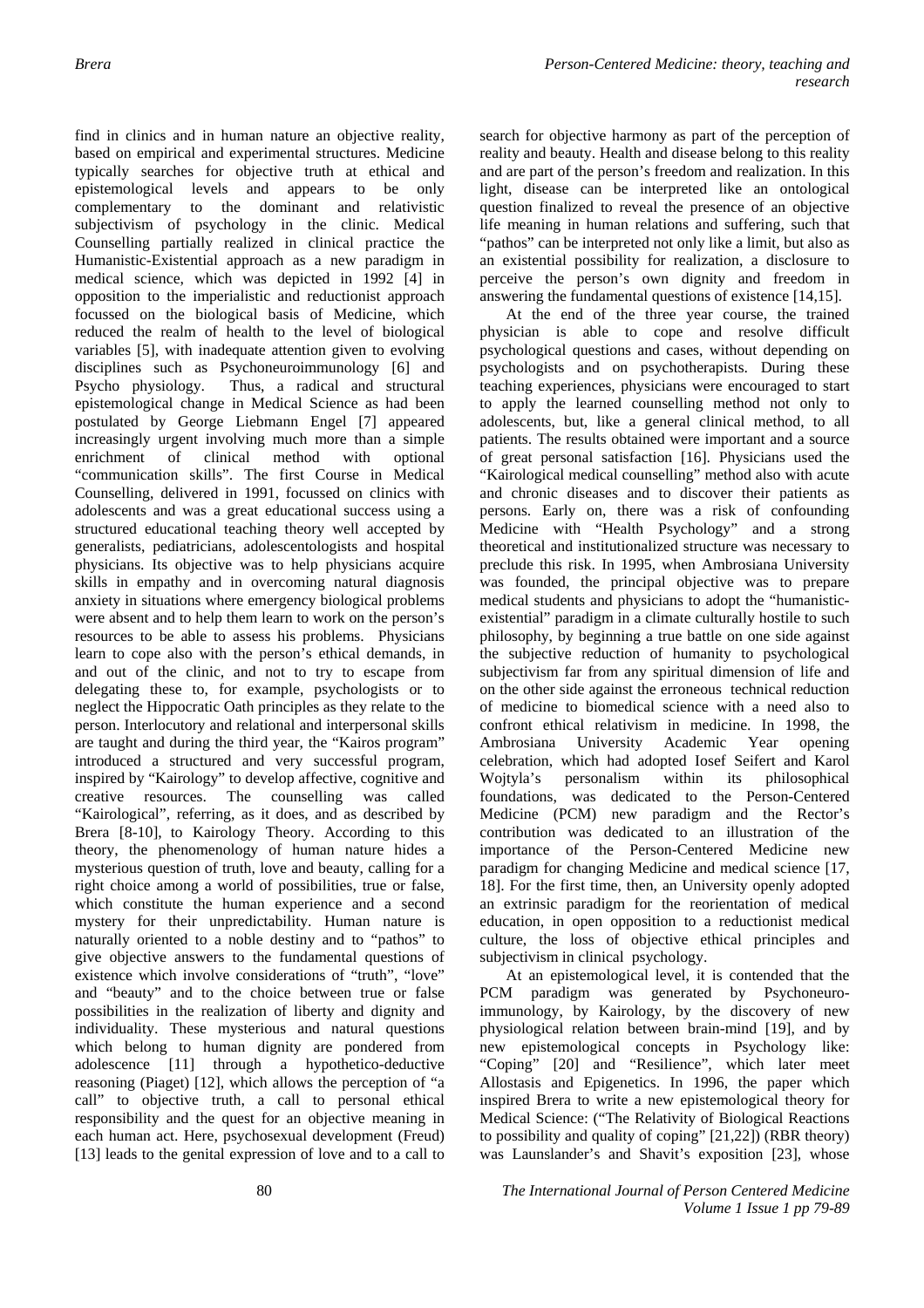epistemological interpretation was evident: Selye's [24] and Claude Bernard deterministic mechanism, founded on a simple Stimulus-Reaction (S-R) model, had fallen. The epistemological evidence was that a variable introduced by the experimental project and belonging to a philosophical, existential and kairological domain expressed by the word: "Possibility", had determined two qualitatively different "Biological Reactions", relative to two different ways offered to cope with a stress. Natural possibilities offered to an animal mediate a dichotomized and "qualitatively" different answer. Biological and clinically mechanicistic determinism had indeed fallen. The History of Medicine had changed. From the Popperian perspective, this was enough to justify the necessity of changing clinical applications. The person, from a psychological and biological naturally pre-determined constant, could choose among possibilities and this information is transduced into biological signals, from the brain through neuromodulators and hormones determining biologically qualitative reactions, founding a qualitative relativity of biological reactions to existence in a way poorly characterized to date. Medicine and Medical Science are changed from a theoretical conception based on "quantity" classical inferential statistics to "quality" of the person. RBR theory is consistent with the epistemological revolution in physiology initiated by Sterling and Eyer introducing the concept of "Allostasis" – "Stability through Change" in opposition to the older concept of "Stability through Constancy" [25]. Allostasis means that biological parameters are indicators not of an adaptation to biological stimuli, but of the organism's work to change its physiological reaction in relation to environmental stimuli, predicted by higher nervous functions, through the amygdala, PVA area and pre-frontal cortex. This changes the traditional way to interpret biochemical parameters that now must be interpreted as results of a qualitative change of adaptation. Allostasis, like Psychoneuroimmunology, introduces an important "Trojan horse" for Person-Centered Medicine: the clinical concept of "Allostatic load" [26]. Consistent with RBR theory and Allostasis theory, a series of investigations has been published since the 1990s emphasizing the role of emotions and affect on health. This body of literature well demonstrates the importance of positive affect and emotions on health, predicting lower rates of diseases and slower disease progressions [27].

RBR theory introduced into medicine and medical science and in clinics, has generated new knowledge. Firstly, it illustrates the link between biological and existential variables which are only human resources and possibilities: the inferences of laboratory investigations *in vitro* or *in vivo* on animals cannot be simply transduced on persons. Secondly, it supports the concept of "biological reaction" demarcated by the concept of "biological constants". Thirdly, it demonstrates the qualitative and relative weight of coping possibilities on biological variables. Fourthly is indicates necessary importance to be given to human protective factors; for example, teleonomy

or affectivity, or logical and psychosexual development are higher human resources. RBR theory identifies the human spiritual tendency to a personal reality and realization in Medicine. The qualitative relation between biological variables and coping, enunciated by RBR Theory, was further confirmed in 1997 by Liu and colleagues [28]. These authors corroborated RBR theory, with the demonstration of the qualitative relation of the endocrine brain construction relative to the mother's coping where lucorticoid, GABA and CRH receptor synthesis in brain is relative to the mother's licking and grooming behaviour. Moreover, genetically selected hypertensive rats nurtured by wild mothers, do not develop hypertension. So culture can be more powerful than nature. Recent epigenetic studies in animals related chromatin change to quality of maternal coping, confirming an epigenetic link of culture with biological nature [29,30]. Genome is programmed by epigenome and in this example by the environmental biologically transduced messages. This is now also clear at human level [31]. The genome myth is thus exposed. Humans have only 25,000 genes, 5000 more than a worm. Their biological functions are determined by proteins and by transcription factors, which function only if a sufficient level of energy (ATP) is available. To date, biological research based on epistemological error, continues to concentrate only on the results of genetic errors, not on their causes [32]. Epigenetics represents the third strongest epistemological change of medical science based on a dominant biological determinism. The cell brain is not the nucleus, but the cell membrane [33], which reads and interprets environmental signals via receptors synthesis and down-up regulations, determining the signal transduction which activates regulator proteins which determine gene expression. The neurone nucleus is changed by learning processes. Social, relational, affective and spiritual life and behaviour determine a hereditary variability and a quest for changes in biological parameters of the organization to cope with new stimuli through gene expression. RBR Theory, Allostasis and Epigenetics are interconnected and mutually reinforced. Social biology relates this phenomenon to evolution, through the hereditary transmission of hereditary changes [34].

On an epistemological level, we could affirm that Medicine and Medical Science from the birth of the PCM paradigm is founded on a "Person Centered Health Epistemological Model" [35]. This contention leads, epistemologically, to the necessity to introduce the concept of "quality" in clinics and research, rediscovering the importance of the qualitative clinical approach. The "protection" possibilities for health, "protective factors", constructing resilience, are "real" resources if addressed to life, or "risk" factors if addressed to death. A decrease in the number of protective factors predisposes to an absence of possibilities and gives rise to the occurrence of problems. On a three dimensional level, patients' problems are generated by the absence of resources which are qualitative possibilities for life and survival. This needs clinical work of a nature that can create possibilities as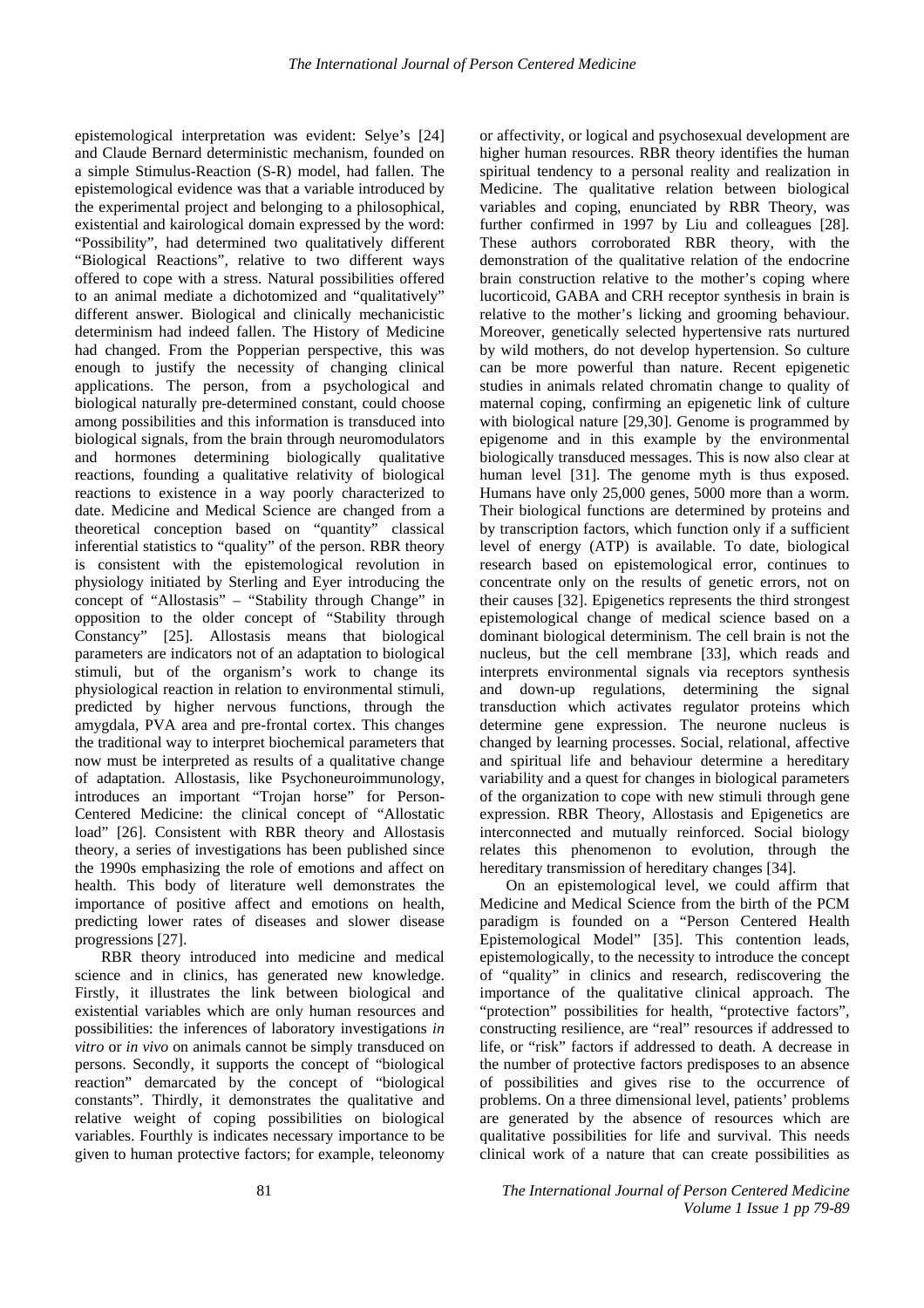new personal resources and not of a kind that reduces persons to their problems. Indeed, the description of patients as "Diabetic" or "Schizophrenic" in any other such way reduces persons to their pathology and is an indicator of a substantial reductionism. Often patients use their pathology like a mask, as it were, to hide themselves and physicians are often complicit in such actions. The concept of a work on "resources" in clinics, before taking in to consideration non-acute or non-emergency problems, has been and is a true epistemological revolution, because it allows persons to become aware of themselves: their identity in a particular and mysteriously important moment of their life. Body or mind and behavior, previously "unknown friends" become "others" and reveal themselves as part of the experience of concerns, pain, suffering and anguish. Human nature builds its biological structure thanks to possibilities and resources mysteriously received or built by the person, which have, through the symbolization processes, an epiphanic function of the self. Disease does not occur without symbols and symptoms. Interpersonal relations built through diseases open up possibilities to a hidden life, to the ability to reveal to others a private world, to change behavior and to understand life more deeply. The concept of health and disease has moved to a "Constructivist concept" from an "Adaptational one". In clinics, it corresponds perfectly to RBR Theory, Allostasis and to the revolution in Epigenetics. Human biology changes as the organism works to change its adaptational styles. Here, higher nervous system function, through cognitive and affective resources, sends biochemical messages which are interpreted by the cell membrane and which lead to the initiation of transcription. Health and disease contribute to a new existential reality continuously built by the person during his life and formed by his possibilities and choices which work by integrating three component variables: Subjective, Environmental, Biological. The person interprets and elaborates these, integrating information belonging to and deriving from these three domains. A new Person-Centered Health System characterized by interactionism and non-determinism is born. (Figure 1). The mechanistic nature of, and the scientifically reductionist determinism predicated by, the biomedical paradigm has been overcome. It cannot be right to base clinical decision making only on statistically significant investigations built only on one biological order of variables. Persons need an interactionist approach to medical science, based on Engel's systematic and mechanicistic bio psychosocial model, but consistent with a spiritual dimension of existence which reveals itself in a natural quest for meaning, a "teleonomia" toward a fulfilled existential reality. All human phenomenona and diseases have a spiritual dimension, because they always have a mysterious, unconscious and/or conscious meaning lived by the person.

At the clinical level, RBR theory has been supported by the results of important investigations where it appears that immunological function in persons with cancer is modulated by health education, stress management, enhancement of illness-related coping skills and by psychological support [36]. Paul Tournier [37] was the first clinical investigator to show that Christian faith – a religious and mystical answer to questions of existence, funded on the anthropic principle that human behavior and affects derive from God, is an important protective or healing factor. Health and disease appear to be not a result of an adaptation, the research of "constancy", but a constructive work, an hidden or manifest research for an existential change. Viktor Von Weizsacker, Viktor Frankl, Karl Iaspers, Alfred Adler and also Carl Gustav Yung, interpreted well this dimension of disease. No person wants to be a grain of sand on an infinite beach. This much is evident from studying adolescents [38]. At the biological level, how the need to be important for someone (love) and something (originality) is related to pathogenesis, is a mystery. Person-Centered Medicine finds in RBR theory, Allostasis and Epigenetics and at a clinical level Paul Tournier's "Medécine de la personne", the fundamental basis for a new constitution of clinics, research and medical education. This is not a humanistic option, but an imperative for the correct evolution of medical science and clinic work. Given the epistemological revolution of Medicine and Medical Science, a true change of paradigm, health appears like music played on a piano, a score is read (DNA), and piano keys are pushing (receptors at biological level) and emotions are generated (symbolic level). It is the person who plays the keys.

# The Person-Centered Medicine Clinical Method. Clinics is a maieutics of the person

The last forty years has seen the reduction of persons to "clockwork oranges", with a progressive reduction of clinics to biomedicine and technology and the physician's role reduced almost to that of a technician. Hospitals appear more like technical facilities than houses where pain, concern and anguish become human suffering. We need to return the human encounter to medicine, where the person's human identity is considered before his symptoms and biological diagnosis. Family doctors and hospital specialists, with some rare exceptions, look first at the results of biochemical or technical assessments and fail to give importance to other factors. They consider the person in terms of a biological interpretation of clinical pictures and look to empirical indicators or to biological therapies as complete solutions. They do not help in changing quality of life. To be sure, the adoption of only a biomedical approach to clinical decision making is not only not human, but scientifically wrong. The Media typically portrays the image of an omnipotent physician who through biotechnocracy, enters into and controls the mystery of life and death in order to determine it, not a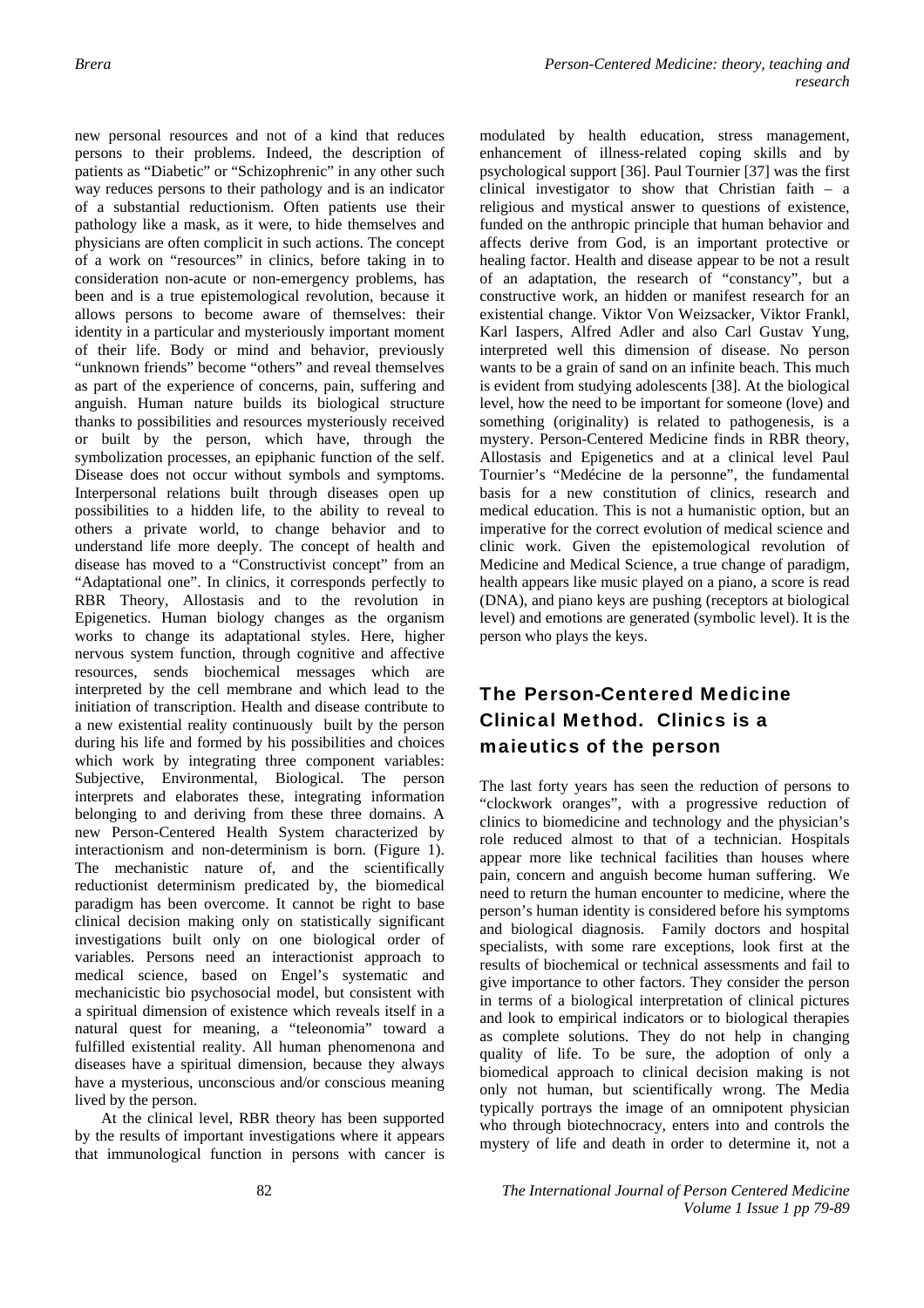humble ally of suffering people who uses modern technologies and much more, to create possibilities to heal persons. Physicians should be motivated to build truth and love as possibilities for the weaker person, to be his protagonist and to accompany him on the human and mysterious adventure that is life. In opposition to a biomedical reductionism, physicians should be prepared to discover "with" suffering people, a new existential reality which could change also the same physician's quality of life. An attitude to change from this existential perspective is the physician's first resource. The physician's mission involves a mysterious entrance into deep mysteries: life, health, disease and death. We can depict them, but not comprehend their meaning, with a scientific-empirical approach. Greater understanding can be revealed only by contact with persons-patiens, using a new clinical method, phenomenologically oriented. Causes must not be confounded with "meaning": the divine Aristotle's "ousia". In this sense, medicine is a metaphysical profession which finds its substance in the suffering person. The paradox is that medicine presents itself as the "suffering science", but this kind of "science" is impossible, because suffering is not an empirical concept, to diagnose with computerized tomography or biochemical tools. Medical culture, medical schools and physicians must recover their irreducible ethical and existential mission against a technical conception of life and death [39].

To date, actions against life, normalized in many countries, such as pregnancy interruption and euthanasia, equate the value of individual human life to a "pill" (RU486), indicating a sunset of an objective ethics and revealing, perhaps, the loss of an understanding of objective meaning by the health professions. Moreover on a traditional level, it is startling that many physicians have an ideological approach, without any concern about the well documented psychobiological consequences of these non-medical acts for persons. Pregnancy is not a pathology to heal. Medicine has become submitted to a relativistic sociology, the tool of a psychosocial adaptation of people. There is widespread clinical reductionism in medical practice (Table 1) and Person-Centered Medicine, with its epistemological force and its human identity, is the right paradigm for winning a battle against ignorance, ethical reductionism and false conjectures about medicine and medical science. To date, clinics are characterized by a distance between doctor and patient. There is a sunset of prevention, a genomic imperialism while its limitations are well known, the enhancement of drug prescription and technical examinations and a closure of health systems due to financial problems and rationalizations toward a financial and market domination. In opposition to these developments, the new PCM paradigm involves bodymind and spirit in the person's teleonomia toward a real person identity, characterized by freedom and dignity. The clinical method is a tool to allow this natural tendency, like "an enzyme", not only a tool to asses a clinical picture or a pharmacological therapy.

In 1998 in the Conference promoted by the Italian Society of Adolescentology and the Adolescentology Department of Ambrosiana University: "The physician and the adolescent person", the author of this paper presented the "Person Centered Clinical Method" which, starting from the previous Medical Counselling Method, was a structured step by step clinical method which integrated the traditional one, and aimed to realize in clinics new epistemological applications. During the same year, the "Person-Centered Medicine Manifesto [40] was formulated and presented at the inauguration of the Ambrosiana University Academic Year as the epistemological basis of all the basic sciences (interactionism) and all the clinical courses of the Ambrosiana University Milan Medical School. The Manifesto presented the Person-Centered Medicine Paradigm and founded medicine, medical science and medical education on new principles indicating these as necessary knowledge objects of Medicine. These eight principles are as follows:

#### **TABLE 1**

#### **INTRINSIC EPISTEMOLOGICAL PRINCIPLES OF MEDICAL PRACTICE AT 1998 AND OF CONTINUING RELEVANCE TO DATE**

- LOSS OF THE OBJECTIVE AND ETHICAL FUNDAMENTAL BASIS OF MEDICINE
- RADICAL CARTESIAN DUALISM
- BIOMEDICAL REDUCTIONISM
- DETERMINISTIC EMPIRICISM
- FRAGMENTATION OF INDIVIDUALS WITHIN BIOLOGICAL SYSTEMS
- S-R EPISTEMOLOGY

1. The person's teleonomy (the natural tendency to search for a meaning in life and for self-fulfillment) which urges in Medicine, a rehabilitation of the traditional Hippocratic and Christian medical ethics tradition.

2. The three-dimensional structure of the person, introducing the clinical and scientific consideration of the relations between biological, psychological and spiritual variables, seen as determinants for health or disease construction.

3. The necessity of considering health as a individual qualitative work based on the person's three-dimensional protective factors, an action addressed to neutralize or cancel risk factors. Health is not a mechanicistic result of an impersonal balance outside of the person's world.

4. The definition of Medicine as a mission addressed to (a) care, (b) cure and (c) to study the sick person and not the opposite "c-b-a", introducing a new existential concept of prevention such as, "providing possibilities" for individuals.

5. The individualisation of the individual, and with reference to the three dimensional resources of the person as the priority objective of the clinical method. Clinical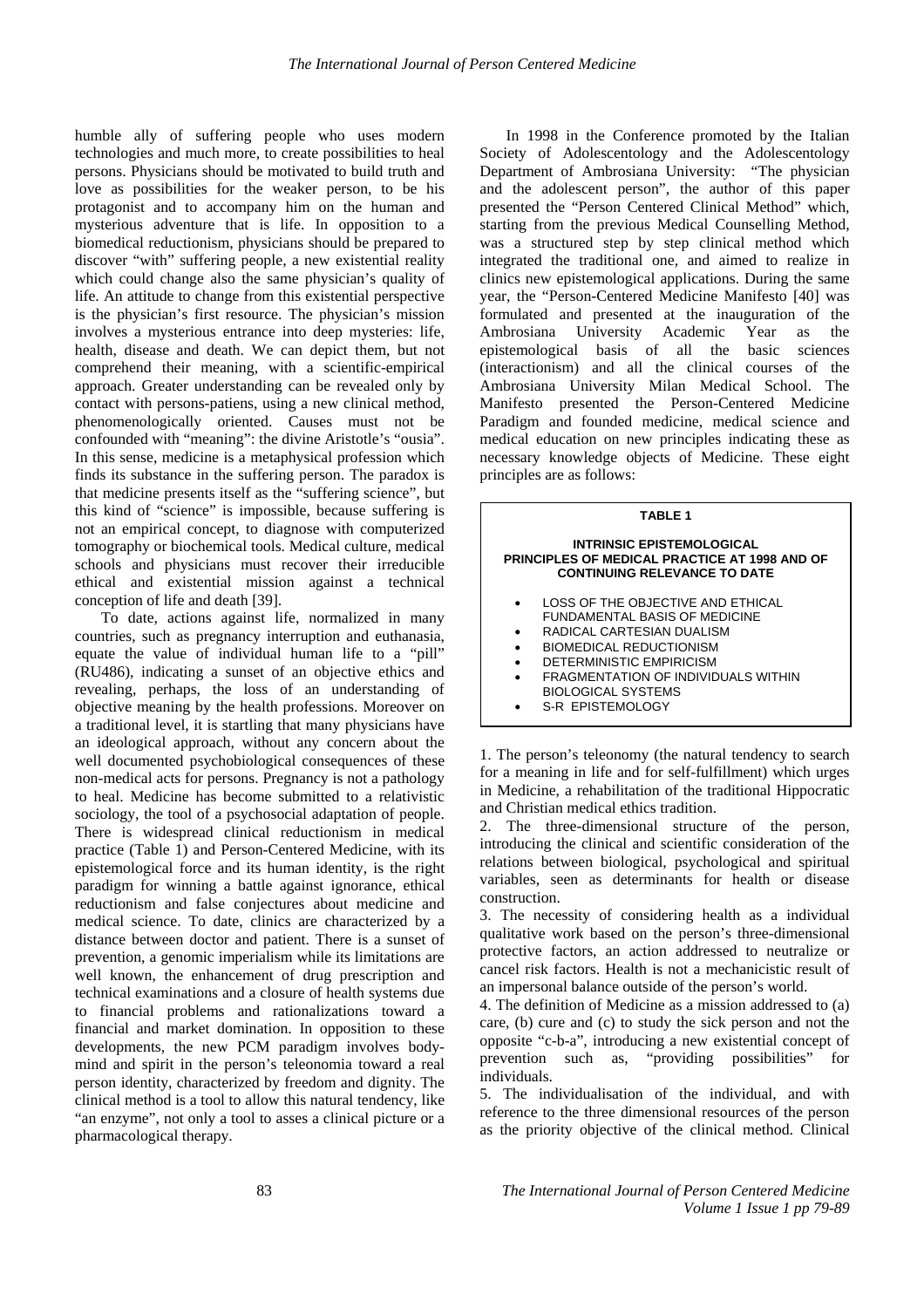pictures are defined as the result of a person's cohesive body-mind-spirit teleonomic interaction.

6. The dangerous deficiencies that result when the person's three-dimensional conception is omitted in clinical and scientific work.

7. The necessity of medical education: (a) to teach ethical possibilities and (b), to teach the epistemological fundamentals of medical science, theories and studies as they relate to healthy and sick persons within their cultures and social contexts

8. The necessity to achieve methodological rigour in biomedical research and clinical work, introducing and simultaneously considering biological, psychological and spiritual variables.

The Person-Centered Medicine Clinical Method [41] develops the traditional one with the formulation of new clinical methodology embracing what Brera has termed "Diacrisis", a Greek word meaning "discernment" (Table 2). The "Diacrisis" time starts with the creation of an "Anthropic effect" at the beginning of the clinical relation-

### **TABLE 2**

#### **DIACRISIS**

1. **GENERATION OF THE ANTHROPIC FIELD (ACH**) **(Generation of the Acceptance-Comprehension-Help affective field)** 

**2. PERCEPTION AND ASSESSMENT OF EMPATHIC PHENOMENA** 

**3. BUILDING A PERSONAL RELATIONSHIP** 

**4. LISTENING TO THE PERSONAL PROBLEM INTERLOCUTORY BEGINNING** 

**5. CLINICAL EPOKE** 

**6. THE PERSON DIAGNOSIS: ASSESSING THE PERSON'S STRENGTHS, WEAKNESSES, RESOURCES AND PROBLEMS ON A THREE-DIMENSIONAL LEVEL** 

ship corresponding to the physician's affective disposition to accept, comprehend and help the person in front of him. After this, the "diacrisis" clinical objective is the "Person's diagnosis" which comprehends the person's empathic assessment finalized to discover a non-verbally transmitted person identity "revealed" at that moment (empathic diagnosis). Here, gathering information about existential resources and possibilities (protective factors), clinical problems to date and from the past, exploring significant values, interests, spiritual life, relations and affects, coping styles, quality of life and habitudes, physiology, giving importance to the dynamics of resources and problems and identifying the patient's strengths and weaknesses are all of fundamental importance. The person's diagnosis is assessed by building a cross/ratio between the person's strengths and weaknesses, resources and problems to date

and in history with a three dimensional approach depicting protective factors and risk factors and giving structure to the operational concept of resilience (protective factors action) and vulnerability (risk actor action). The person's diagnosis is re-assessed after physical examination and the time that is required to update the cross model, which shows the dynamic between resilience and vulnerability. The "SMRP Cross Model" offers many inputs to research and Diacrisis must clearly be adapted to the acute symptoms presented. In emergency situations, attention must be given firstly to biological survival problems, without omitting Diacrisis when the patient is conscious. In emergency psychiatry, Diacrisis can be applied if there is a relational possibility and the first aim is to create possibilities for it. The education of the psychiatrist in PCCM is very important. The question which allows PCCM application is "*Who is the person I'm in front of?"* and not "*What is the patient presenting with?*". This is the first principal learning objective and it asks for the physician to overcome diagnostic anxiety as part of clinical picture assessment. The concept of the "person" comes before that of "the patient". This distinction is postponed in emergency situations when the principal aim is an urgent assessment of a life threatening condition, but if the patient is conscious, the anthropic field production is necessary, because such an effect transmits positive emotions, which immediately modify allostatic processes and gene expression. The existence of a "subtle energy", transmitted through emotions, affects and healing intentions behind space-time dimensions and transmitted faster than light speed is exciting increasing interest, even though its basic principles and mechanisms of action are far from universally recognized or well worked out and remain largely conjectual. This kind of energy, anticipated by Max Plank in 1944 and described by Tibetan Monks, (they call it "compassion") and St Paul (Charity) is suggested as capable of modifying DNA electrical charges and cell replication. These first, courageous and original investigations opened new fields of knowledge [42]. These types of studies are consistent with investigations on the relationship between coping and epigenetics. The "placebo effect" documents well an evident relationship between affects (hope-trust) and biological variables, enabling a deeper understanding of the clinical phenomenology of, for example, Lourdes, where the existence of a true mystery between the person's subjective phenomenology (religious faith, suffering, death anguish, trust, hope) and disease, like a third intervening variable, between subjectivity and clinical picture, is empirically evident [43,44].

The major difference between the PCCM and the traditional method is that the PCCM already constitutes a therapy, because it at the same time acts at a spiritual, affective, emotional and biological level through the Resource-Problems analysis (Cross model), allowing the person to reveal himself to another person, becoming aware of his own life-constituting work, to which also his clinical problems belong and to begin a quest to discover and build his own new personal reality through an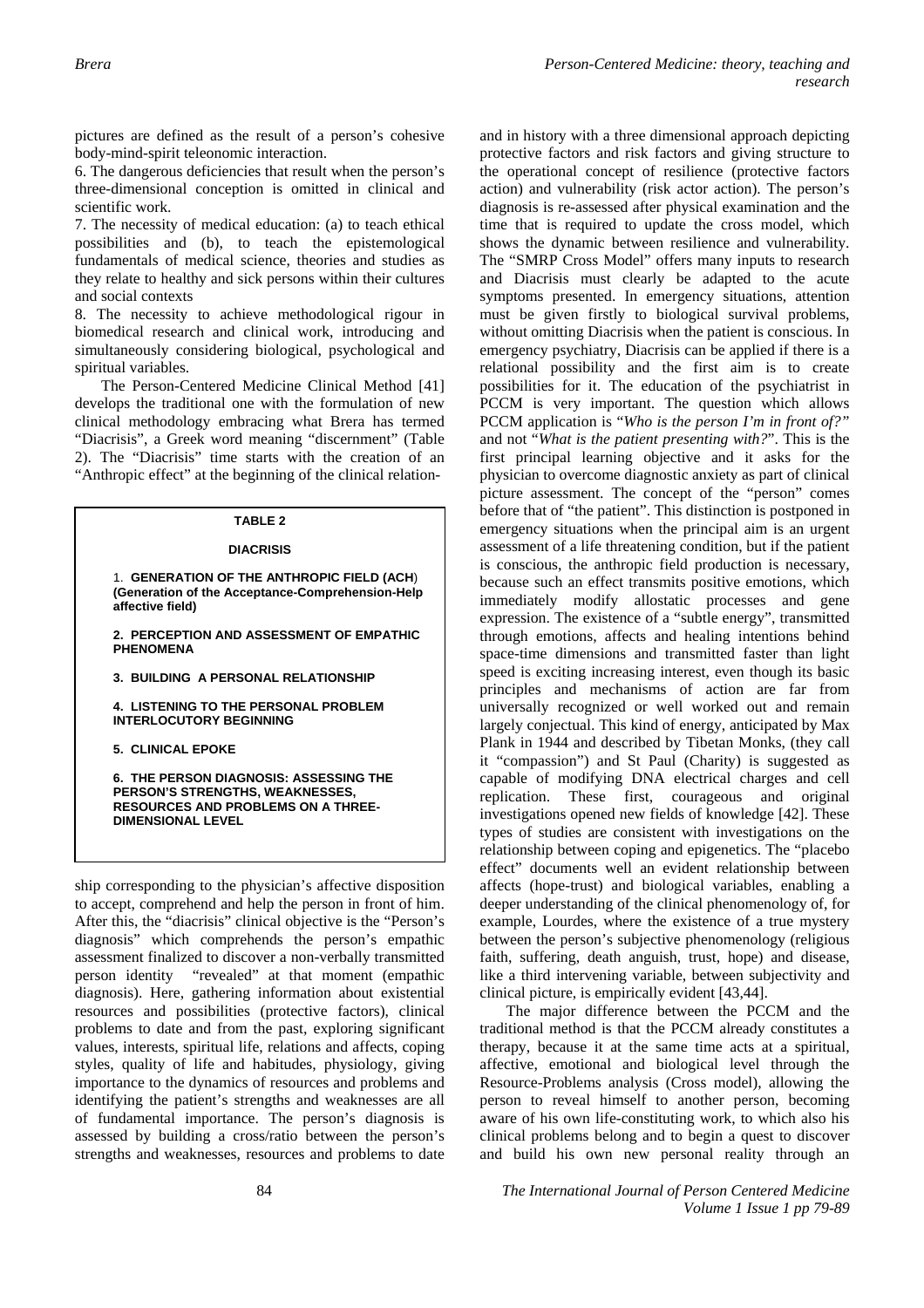existential change, probably related to pathogenesis, beginning with symptoms presentation, almost as products of his bodily or mental suffering. The higher purpose of PCCM is to consider a disease like an existential event that could open new possibilities for the person if physicians are able to do a "maieutical" operation. The "Haec cum ita sunt" Person-Centered Clinical Method is thus a maieutics of the person, from an individual human biopsychosocial nature, not an adaptation, which means the birth of a new human reality. A problem of every nature, is a call for life, where "life" is intended to be the fulfilment of the noble destiny of truth, love and beauty, discovered from adolescence. Clinics hide this transcendent meaning of life present in all persons. The concept of "Restitutio ad integrum", as the principal objective of clinical acts, is obsolete and wrong. The healing process is a constructive work to enter into with the patient, creating new possibilities such as spiritual, affective, relational and biological resources. This is the meaning of the "therapeutic alliance". The Person-Centered Medicine clinical epistemology is consistent with the new medical epistemology. The PCCM model poses new questions for clinicians:

1. How does the person relate with close people, the physician(s) and the caregivers (empathy, diagnosis and verbal communication), his symptoms-symbols and the environmental stimuli he receives. How do we understand the emotional and affective world of the patient, his work, interests, ideals, aspirations, the inner and outer conflicts? Estimations of limits and possibilities are information and necessary for the person's diagnostic process. The clinical objectives are assessment over time and therapy.

2. How does the person answer or not answer to the existential call to his noble human destiny (truth-lovebeauty): the meaning he is giving to his own mystery and the mystery of life?

3. How does one interpret the person's spiritual, cognitive and affective symbolic world and perceived internal and environmental stimuli?

4. Which is the relationship between the clinical picture symptoms and symbols and environmental stimuli and the person's subjectivity, life philosophy and quality? (Medicine cannot be reduced to Psychology or Sociology). 5. What is the hypothetical meaning of his disease at that moment of his life?

6. How can the person's biological variables be related to subjectivity and how do they influence his behavior?

This operation generates hope, an important health protective factor.

After Diacrisis PCCM, the next steps are the physical examination, conducted in an interlocutory way and with attention to the patient's word, the general clinical assessment, defining eventual diagnostic further steps addressed to define the clinical picture, the threedimensional clinical plan assessment, the clinical "portrait", which is a clinical synthesis of the precedent clinical steps starting from empathic phenomena depiction.

Clinical follow up measures the extent to which clinical objectives are realised.

### **TABLE 3 THE PERSON-CENTERED CLINICAL METHOD**

**1. DIACRISIS: (GIVING BODY TO WORD)** 

Anthropic effect (generation of a feeling of acceptance, comprehension, help). Person Diagnosis "Who?": Empathic assessment, Clinical Epoké, Maieutics and analytical method (cross ratio) addressed to assess Resilience – Vulnerability in a three-dimensional cross structure (Mind-Body-Spirit) in a SP-R-M-P dynamics – (Cross model) – biographic anamnesis with the historical analysis of life positive and negative life stressors (Semantic-symbolic procedure-development of maieutical and analogical skills)

**2. PHYSICAL EXAMINATION (EMPIRICAL "What?")(GIVING WORD TO BODY)** (Semantic-empirical procedure with attention to symbolization)

**3. CLINICAL SYNTHESIS: "WHO, WHAT, WHY?" MEANING: "What for?"** 

Evaluation of hypothetical relations about the person subjective resources and three dimensional problems or menaces evidenced by person diagnosis leading to an hypothesis about the interaction between protective interaction between protective (resilience)and risk factors (vulnerability). This step must teach the integration between maieutical-analogical-hypotheticodeductive skills)

**4 ASSESSMENT OF CLINICAL OBJECTIVES (AN UNDERSTANDING BIOCHEMICAL AND TECHNICAL EXAMINATION)** 

**5. CLINICAL PORTRAIT** 

**6. PERSON-CENTERED THERAPEUTIC PROGRAMME T**hat comprehends Medical Counselling (after education in PCCM)

**7. CLINICAL ASSESSEMENT OVER TIME** 

## Educational Programs

In 1998, before the move to develop a Medicine degree, oriented to the PCM paradigm, the Milan School of Medicine dedicated its medical education plan to form physicians in postgraduate courses, teaching the Person-Centered Clinical Method [45] (Table 3) and Medical Counselling, taking into account that PCM introduction into clinical activity of one generalist or pediatrician was intended to give an important contribution to the health of 1500 and 800 people, respectively. This action fits very well with the WHO concept of "People Centered Care". To date, in the Milan School of Medicine, there are three curricula years dedicated to teaching Person-Centered Medicine and Medical Counselling, with a particular attention given to Adolescents, according to the PCM paradigm and PCCM Clinical Theory, forming a practical training in the Person-Centered Clinical Method.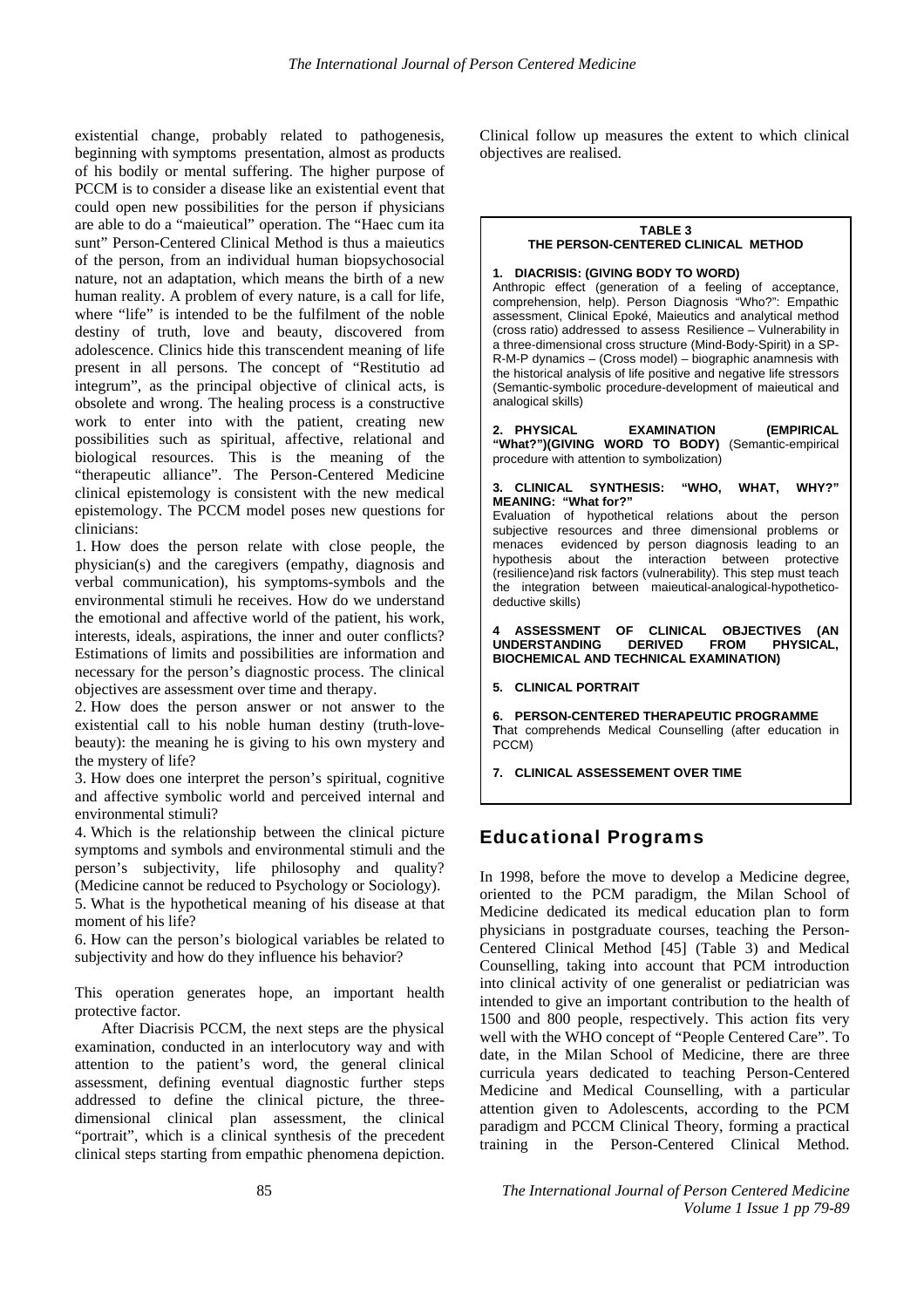Physicians, through a step-by-step teaching method, began to apply PCCM, gradually integrating it with and modifying the traditional clinical method. A two year international course has been recently founded. In 2003, the educational procedures were inserted into the University Quality System. Assessment method of PCM learning were applied from 1999. A three year program to form clinical teachers in Person-Centered Medicine, a Licentia Docendi Diploma, was instituted. Educational procedures received quality certification in 2003. For the first time in medicine, clinical teaching received a quality certificate. From 2003, international courses to educate clinicians in the Person-Centered Clinical Method were organised.

Learning is both is theoretical and practical. On a theoretical level, the general learning objective is to teach the new interactionist teleonomic understanding of human nature and medical epistemology, new operational concepts and the PCM and PCCM theoretical structure. (Table 4)

#### **TABLE 4**

#### **PCM THEORETICAL LEARNING OBJECTIVES TAUGHT IN THE MILAN SCHOOL OF MEDICINE**

a. Epistemology and new interactionist medical principles of medical science based on Psychoneuroendocrineimmunologypsychophysiology and the theoretical elaborations: Relativity of biological reactions (RBR Theory, Allostasis, Epigenetics and other modern theoretical contributions.

b. Teleonomic principles of human nature and health enunciated by Anthropoanalysis, and not reductionist Psychoanalysis, Logotherapy, American Humanistic Psychology and Phenomenology applied to clinics.

c. Kairology, which depicts a mysterious teleology in human life revealed to humans from adolescence. Here, questions of love, truth and beauty, the conceiving of existence as a mysterious revelation of the human being and consequently disease and suffering as a mysterious, dramatic and ontological subjective possibility for experiencing an objective meaning (love and truth) in own individual life all become of fundamental importance.

d. A New Health Paradigm and operational concepts in medical science like Resilience and Vulnerability, Protective Factors *versus* Risk Factors and their implications for diagnosis.

Person-Centered Medicine Manifesto, Person Centered Clinical Method Manifesto and Structure (PCCM)

On a practical level, the general learning objective is to teach the Person-Centered Clinical Method. (Table 5). The PCCM steps are taught in three phases corresponding to three years of learning procedures [46]. Physicians learn the "Diacrisis procedure", generating, perceiving and modulating the PCM positive "Anthropic field" made by the "Acceptance-Comprehension-Help" attitude and the "Empathic Assessment" applying the "Analogical Thinking". They learn to "put into commas" (Clinical Epokè) the empirical "diagnosis anxiety" (if there is not a biological emergency) and to learn the art and method of

the "person diagnosis", to conduct a physical examination and how to interact with the person and to apply threedimensional findings in the "Cross Model" form, studying resilience and vulnerability. They learn how to formulate a "Clinical Hypothesis", studying the interaction of environmental–subjective-biological variables and how to develop "Person-Centered Clinical Objectives" (using variables belonging to Mind-Body and Soul) and a "Clinical Synthesis", defined as a "Clinical Portrait". "Soul" is understood here as the quest for an existential meaning and religious faith is considered as a subjective existential resource (protective factor). Physicians learn to apply the PCM clinical sheet. Learning assessments are conducted each year: In the first year there is the *Theory and first PCCM phase*. In the second year there is the *second PCCM phase* and in the third year the *third PCCM phase*. That teaching method is concurrent with training and consists in role playing organised by a trained or intraining clinical teacher (in this case under the "Magister's" supervision). Case reports presentation and discussions on-line are employed as part of the assessment method. The final examination with a dissertation on a clinical case is preceded by the PCCM clinical skill assessment with a standardized procedure.

#### **TABLE 5 THE PHYSICIAN'S NEWLY DEVELOPED SKILLS IN PERSON-CENTERED MEDICiNE**

Development of analogical skills for inner perceiving and assessing the use of empathic phenomena and the embrace and development of the clinical relationship (cf: the mirror neurons development).

- The ability to identify, using the history, clinical events as the result of the interaction of environmental-relationalsubjective-biological variables, modulated by the person and concurrent in constituting health quality and quality of life.
- The ability to perform the physical examination, giving full attention to the person's word
- The ability to understand the maieutics of resources, possibilities, the antagonists and problems dynamics in a clinical dialogue and the ability to build the individual, structured cross model of the interaction between protective/risk factors.
- The ability to constitute an individual person-centered diagnostic hypothesis procedure and clinical plan, integrating subjective - environmental - biological variables.
- The ability to describe the person diagnosis result, clinical hypothesis and objectives integrating a literary depiction with clinical style.
- The Ability to fulfill the Person-Centered Medicine Clinical Sheet

In 2002, the first investigation of the effects of PCCM learning in medical practice was conducted with striking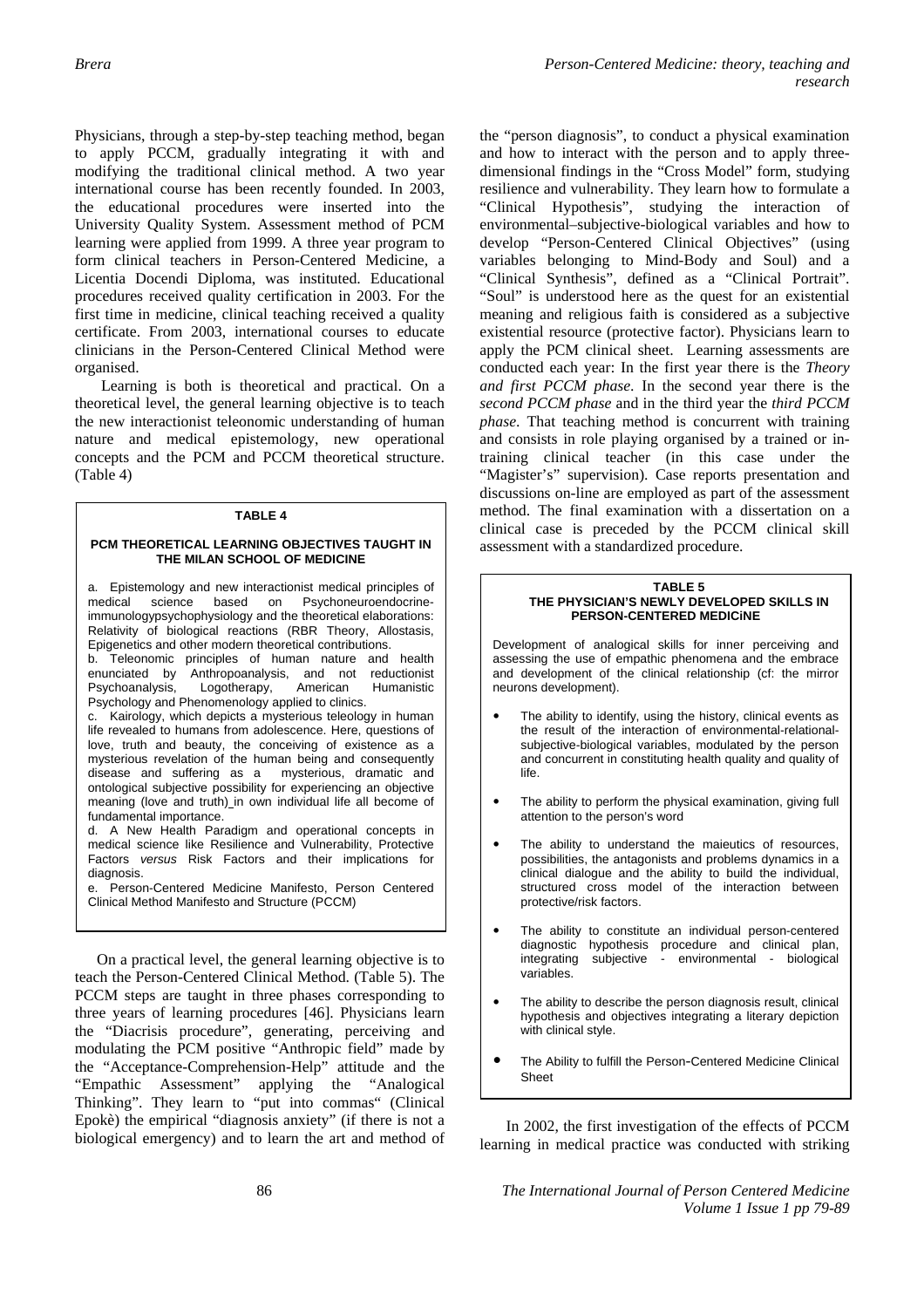results [47, 48]. The aim of this study was to investigate the first application of the Person-Centered Clinical Method by a three year trained physicians sample. It was a descriptive pilot study. 20 Physicians (7 medical practitioners, 6 paediatricians, 3 hospital doctors, 4 private doctors) agreed to complete a questionnaire on "PCCM Quality in Medical Practice". Answer rates relating to the perception of a change in medical practice and the associations with the physician's role were studied with descriptive statistics and cross tabulations. Physicians stated that PCCM improves patient's understanding (95%) and patient's quality of life and health, (75%), avoids useless examinations and drug prescriptions, (70%) avoids unnecessary hospitalizations (55%), but requires more time to dedicate to patients (55%).

The effectiveness of the PCCM in avoiding useless examinations and drug prescription is significantly associated to medical role  $(P=0.02)$ . Medical Practitioners (100%) and paediatricians (85%) declare that PCCM is effective in avoiding useless examinations, drug prescriptions and unnecessary hospitalizations.

| TABLE 6                                                                        |      |  |
|--------------------------------------------------------------------------------|------|--|
| <b>ITEMS</b>                                                                   | $\%$ |  |
| Permits a better understanding by patient of his<br>problems                   | 95   |  |
| Improves the finalization of specialty referrals and<br>technical examinations | 30   |  |
| Saves useless examinations and drug prescriptions.                             | 70   |  |
| Spares unnecessary hospitalizations                                            |      |  |
| Reduces hospitalisation times                                                  |      |  |
| Improves professional realization                                              |      |  |
| Is effective on patients' quality of life and health<br>improvement            |      |  |
| Reduces doctor-dependency                                                      | 45   |  |
| Creates new possibilities for research                                         | 30   |  |
| Shortens improvement times                                                     |      |  |
| Necessitates more time to dedicate to the patient                              | 55   |  |

| <b>TABLE 7</b>                      |                          |                                                                                            |
|-------------------------------------|--------------------------|--------------------------------------------------------------------------------------------|
|                                     | Paediatrician<br>trained | Differences<br>in<br>$\%$<br>other<br>with<br>Lombardia<br>Region, Italy<br>Paediatricians |
| Ν°<br>οf<br>drug<br>prescriptions   | 420                      | $-77,33$                                                                                   |
| Prescription/benefici<br>ary        | 0,42                     | $-76,21$                                                                                   |
| Total Cost (euro)                   | 6.208,97                 | $-89,05$                                                                                   |
| Cost per capita                     | 6,28                     | $-88.5$                                                                                    |
| of<br>No.<br>items<br>prescribed    | 590                      | $-82,10%$                                                                                  |
| No of items<br>per<br>capita        | 0,6                      | $-80,45$                                                                                   |
| Mean value of items                 | 10,19                    | $-99.99$                                                                                   |
| value<br>of<br>Mean<br>prescription | 14,78                    | $-51,67$                                                                                   |

There is general agreement about the necessity and importance of learning and recommending the PCCM. This investigation, where results were presented for the first time in 2003 [49], demonstrated that PCCM leads to true medical practice quality improvement (Table 6). Data assessments by the Lombardia Region analyzing drugs prescriptions confirmed the described reduction of drug prescriptions in an extraordinary way, giving strong support to the argument that the more widespread adoption of Person-Centered Medicine could lead not only to the improvements in the patient's wellbeing, but also to important financial savings in health systems (Table 7). A major obstacle to the progress of the PCM revolution, according to the Ambrosiana University program, is to form clinical teachers and tutors who are able to apply PCM and PCCM in clinics and to teach it in pre- and postdegree courses.

## Conclusion

At the time of writing, and failing to take into account epistemological knowledge, medical schools, with the exception of the Milan School of Medicine, cling to an intrinsic bio-medical paradigm producing biotechnocrats, whose knowledge and formation does not include a "Real", "Vera" and "Véritable" interpretation of human nature. A disease means a change in existence and research for an objective answer to it should be based on a scientific interpretation entrusted to RBR Theory, Allostasis, Epigenetics, psychoneuroimmunology endocrinology and Kairological human nature hermeneutics. The problem is the general absence of teachers, all over the world, prepared to teach Person-Centered Medicine. The birth of the Person-Centered Medicine International Academy will help to address this need. New journals like the *International Journal of Person-Centered Medicine* and *the Person-Centered Medicine International Journal*  (published on-line by the Universita Ambrosiana) and continuous and sustained efforts [50] will build a culture which assures progress. The person is an irreducible end and the object of all human actions. We must continue, with vigour, to communicate this new truth about Medicine and Medical Science.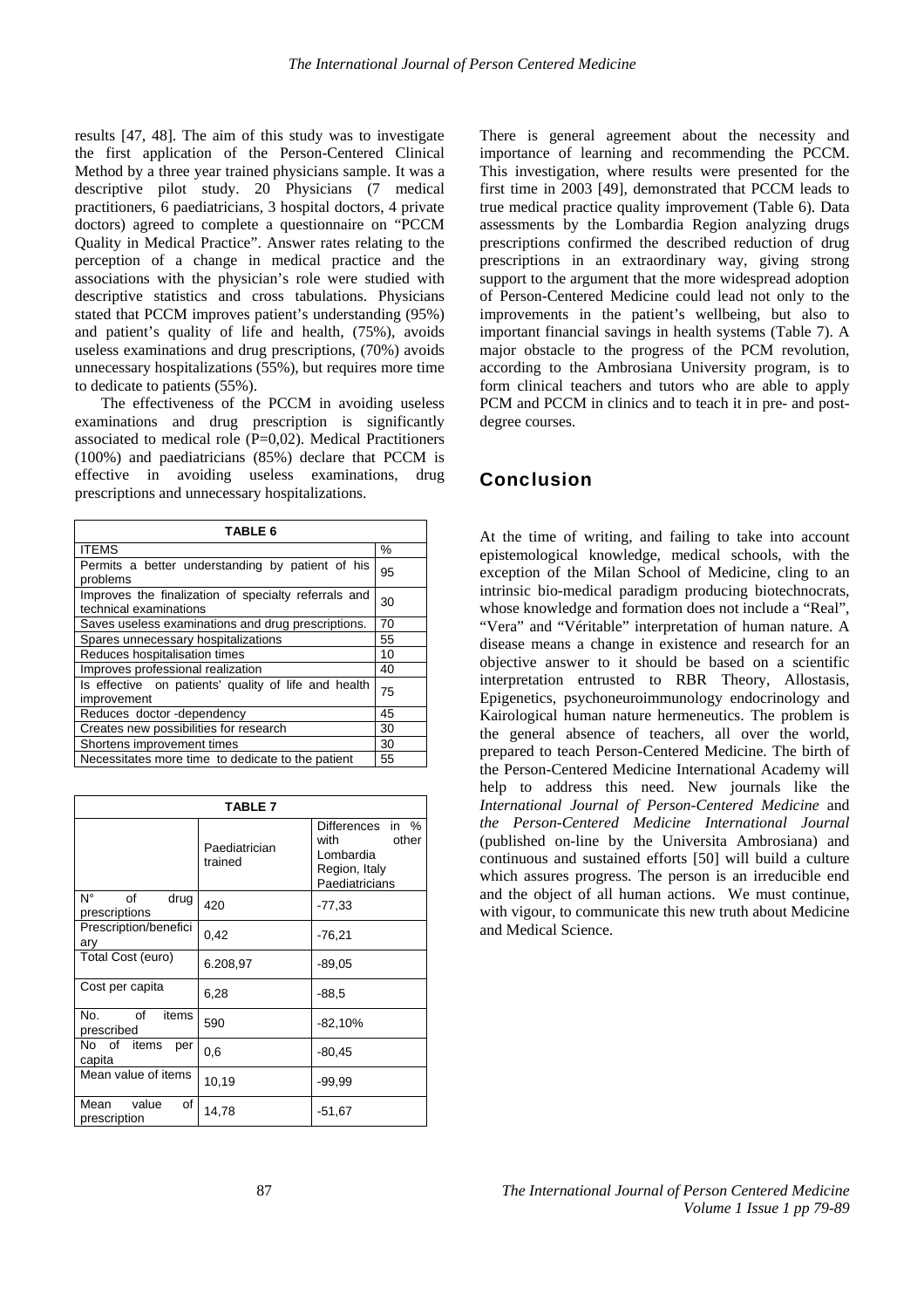

### Fig 1 The person-centered health Interactionist-indeterministic-constructivistic model

ER = Environmental Reactions

 $T1...Tx = time 1...time x$   $x =$ the unpredictab bility constant

T...Tx = indicates the assessment of variables during the person's lifetime. The direction of the arrows indicates the action of variables on the person and the person's action on the variables.

The model has been corroborated by neurobiology, physiology, epigenetics and psychoneuroendocrineimmunology.

The epistemological model is "interactionist" because the objects to investigation are simultaneously variable in interaction belonging to biology, subjectivity and environment. The model is "indeterministic" because phenomenology of variables' perception, necessary for the hypothesis generation, belongs to existence and is unpredictable. It is "constructivistic" because the person directly acts on the interactions of variables and is reciprocally changed by them. In humans, health appears more a construct than a determinate adaptation to pre-existing va ariables.

## R Referenc es

[1] Brera G.R. (1999). The manifesto of Person Centered M Medicine. *Medic cine, Mind and A Adolescence*. 1 4, 1-2.

[2] Brera G.R. (2001). La medicina centrata sulla persona e la formazione dei medici nel terzo millennio. Con l'introduzione di Iosef Seifert: I sette scopi della medicina Person Centered Medicine and Medical Education in third Millennium with the introduction of Iosef Seifert The seven aims of Medicine it.) Pisa: IEPI-Università Ambrosiana.

[3] Brera G.R., (1991) Course in Medical Counselling with ad dolescents. Mil an,CISPM-IME EPA.

[4] Brera G.R. (1992). Epistemological aspects of medical science. *Medicine and Mind*. 7, 5-12

[5 5] Ibidem 2

[6 6] Ader R. Psychoneuroimmunology. San Diego, New York, Boston, London, Sydney, Tokyo, Toronto: Academic Press. R., Felten L.,Cohen N. (1990).

[7] Engels G.L. (1977). The need for a new medical model: a challenge for bio-medicine. *Science* 196, 129-37

[8] Brera G.R. (1993). The kairos of existence. *Medicine and M Mind*. 8, (2):5-9.

[9] Brera G.R. (1994). The kairos of existence. Mistery, Possibility and Reality in adolescence and human nature. Milan: C CISPM.

[10] Brera G. R. (1995). Per una teoria dell'adolescenza e della natura umana. Epistemologia, fenomenologia e paradigmi di ricerca in adolescentologia. (For an adolescence and human nature theory: Epistemology, phenomenology and research paradigms in Adolescentology it.) Medicine, Mind and *A dolescence*. 10, , 2:5-16

[11] Brera G.R, (2001). The adolescent as person. Person-Centered Adolescence Theory. Medicine, Mind and Adolescence. 16, 1-2

[12] Piaget J. (1980). Intellectual evolution from adolescence to adultwood. In: R.E. Muus editor. Adolescent, Behavior and Society; New York: Random House.

[13] Muus R.E. (1996). The Psychoanalytic theory of adolescent development. In Muus R.E. editor. Theories of Adolecence. VIth ed. N New York: Mc Graw-Hill: p. 1 18-41

[14] Brera G.R (1985). Il senso della vita nell'agire medico. (The meaning of life in the medical praxis). *Medicina e Morale*. 1, 80- $90^{\circ}$ 

[15] Brera G.R. (1987). La sofferenza nel rapporto medicopaziente (Suffering in the doctor-patient relatoinship). *Medicina e Mor rale.* 1, 46-57

[16] Zanon Aldo (1998). Il Counselling medico nelle lezioni del prof. G. R. Brera (The prof Giuseppe R. Brera' lessons on Medical Counselling it.) Milano: Università Ambrosiana.

[17] Brera G.R. (1995). Relatività del sapere bio-medico: per una teoria della Medicina (Relativity of bio-medical knowledge: for a Medicine theory). Atti del Convegno inaugurale dell'Università Ambrosiana:" Umanizzazione della medicina, paradigma scientifico, metodo clinico e qualità delle cure". (Medicine Humanization, scientific paradigm and quality of care ) 24 Giugno; Milano, Italia

[18] Brera G.R. (1999). The manifesto of Person Centered Medicine. Medicine, Mind Adolescence. 14, 1-2,

[19] Benson H. (1983). The relaxation response and epinephrine. A new study illuminates mechanisms. *Integrative Psychiatry*. 1, 15-1 18.